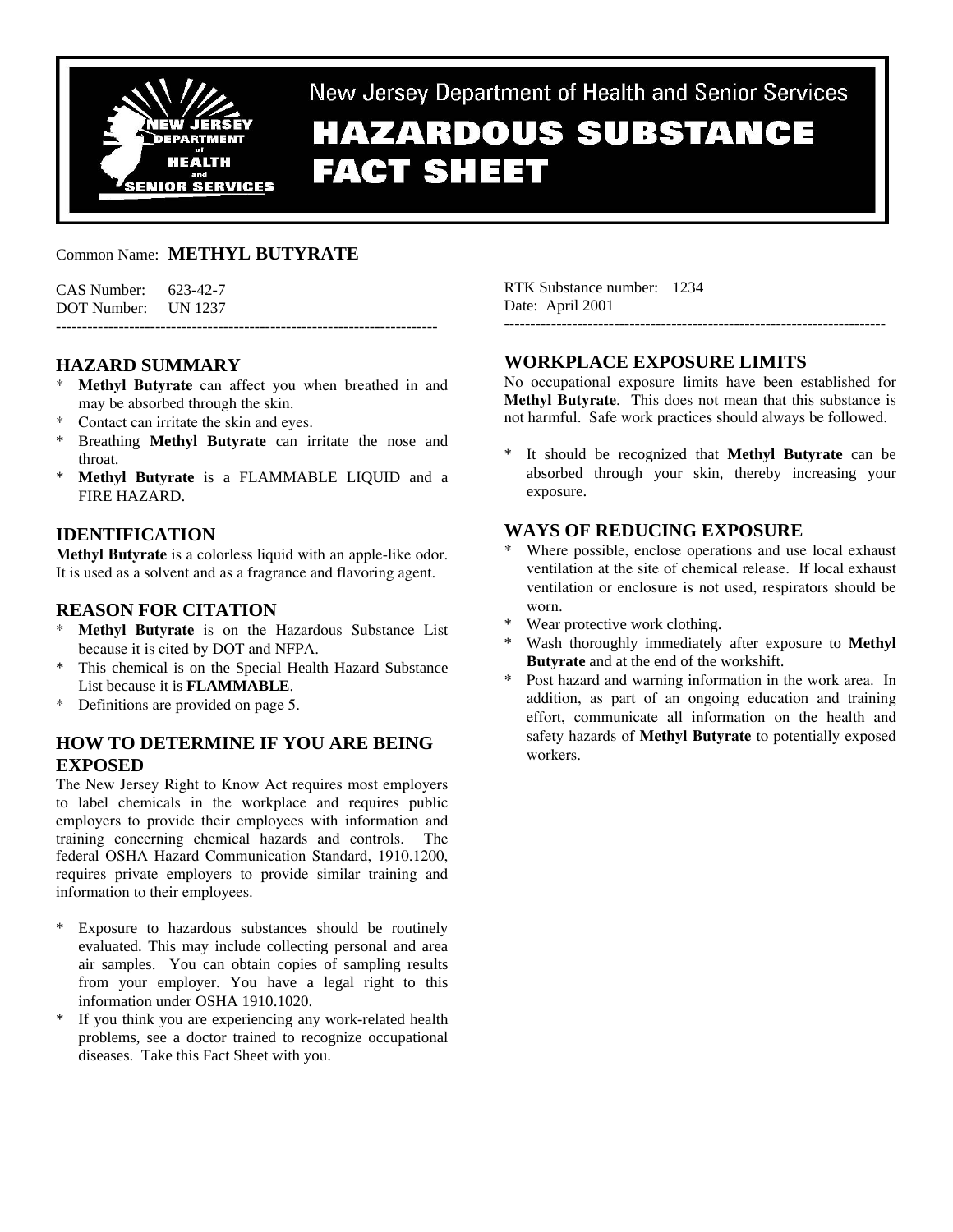# **METHYL BUTYRATE** page 2 of 6

This Fact Sheet is a summary source of information of all potential and most severe health hazards that may result from exposure. Duration of exposure, concentration of the substance and other factors will affect your susceptibility to any of the potential effects described below.

---------------------------------------------------------------------------

## **HEALTH HAZARD INFORMATION**

#### **Acute Health Effects**

The following acute (short-term) health effects may occur immediately or shortly after exposure to **Methyl Butyrate**:

- \* Contact can irritate the skin and eyes.
- \* Breathing **Methyl Butyrate** can irritate the nose and throat.

#### **Chronic Health Effects**

The following chronic (long-term) health effects can occur at some time after exposure to **Methyl Butyrate** and can last for months or years:

## **Cancer Hazard**

According to the information presently available to the New Jersey Department of Health and Senior Services, **Methyl Butyrate** has not been tested for its ability to cause cancer in animals.

#### **Reproductive Hazard**

According to the information presently available to the New Jersey Department of Health and Senior Services, **Methyl Butyrate** has not been tested for its ability to affect reproduction.

#### **Other Long-Term Effects**

**Methyl Butyrate** has not been tested for other chronic (long-term) health effects.

## **MEDICAL**

#### **Medical Testing**

There is no special test for this chemical. However, if illness occurs or overexposure is suspected, medical attention is recommended.

Any evaluation should include a careful history of past and present symptoms with an exam. Medical tests that look for damage already done are not a substitute for controlling exposure.

Request copies of your medical testing. You have a legal right to this information under OSHA 1910.1020.

#### **WORKPLACE CONTROLS AND PRACTICES**

Unless a less toxic chemical can be substituted for a hazardous substance, **ENGINEERING CONTROLS** are the most effective way of reducing exposure. The best protection is to enclose operations and/or provide local exhaust ventilation at the site of chemical release. Isolating operations can also reduce exposure. Using respirators or protective equipment is less effective than the controls mentioned above, but is sometimes necessary.

In evaluating the controls present in your workplace, consider: (1) how hazardous the substance is, (2) how much of the substance is released into the workplace and (3) whether harmful skin or eye contact could occur. Special controls should be in place for highly toxic chemicals or when significant skin, eye, or breathing exposures are possible.

In addition, the following controls are recommended:

- \* Where possible, automatically pump liquid **Methyl Butyrate** from drums or other storage containers to process containers.
- \* Before entering a confined space where **Methyl Butyrate** may be present, check to make sure that an explosive concentration does not exist.

Good **WORK PRACTICES** can help to reduce hazardous exposures. The following work practices are recommended:

- \* Workers whose clothing has been contaminated by **Methyl Butyrate** should change into clean clothing promptly.
- Contaminated work clothes should be laundered by individuals who have been informed of the hazards of exposure to **Methyl Butyrate**.
- \* Eye wash fountains should be provided in the immediate work area for emergency use.
- \* If there is the possibility of skin exposure, emergency shower facilities should be provided.
- \* On skin contact with **Methyl Butyrate**, immediately wash or shower to remove the chemical. At the end of the workshift, wash any areas of the body that may have contacted **Methyl Butyrate**, whether or not known skin contact has occurred.
- \* Do not eat, smoke, or drink where **Methyl Butyrate** is handled, processed, or stored, since the chemical can be swallowed. Wash hands carefully before eating, drinking, smoking, or using the toilet.

## **PERSONAL PROTECTIVE EQUIPMENT**

WORKPLACE CONTROLS ARE BETTER THAN PERSONAL PROTECTIVE EQUIPMENT. However, for some jobs (such as outside work, confined space entry, jobs done only once in a while, or jobs done while workplace controls are being installed), personal protective equipment may be appropriate.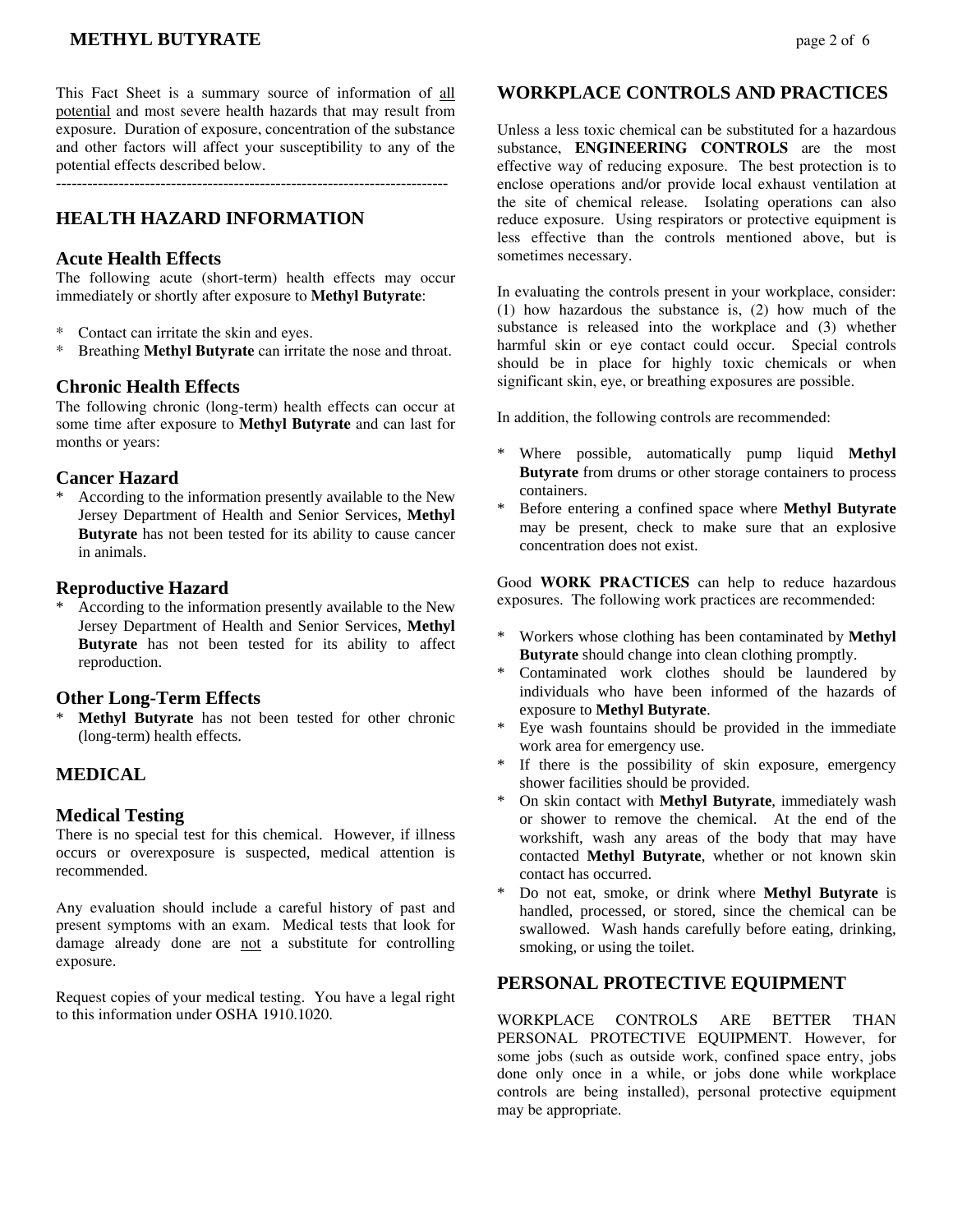# **METHYL BUTYRATE** page 3 of 6

OSHA 1910.132 requires employers to determine the appropriate personal protective equipment for each hazard and to train employees on how and when to use protective equipment.

The following recommendations are only guidelines and may not apply to every situation.

## **Clothing**

- \* Avoid skin contact with **Methyl Butyrate**. Wear solventresistant gloves and clothing. Safety equipment suppliers/ manufacturers can provide recommendations on the most protective glove/clothing material for your operation.
- \* All protective clothing (suits, gloves, footwear, headgear) should be clean, available each day, and put on before work.

#### **Eye Protection**

- Wear impact resistant eye protection with side shields or goggles.
- \* Wear a face shield along with goggles when working with corrosive, highly irritating or toxic substances.

## **Respiratory Protection**

#### **IMPROPER USE OF RESPIRATORS IS DANGEROUS.** Such equipment should only be used if the employer has a written program that takes into account workplace conditions, requirements for worker training, respirator fit testing and medical exams, as described in OSHA 1910.134.

\* Where the potential for overexposure exists, use a MSHA/NIOSH approved supplied-air respirator with a full facepiece operated in a pressure-demand or other positivepressure mode. For increased protection use in combination with an auxiliary self-contained breathing apparatus operated in a pressure-demand or other positive-pressure mode.

## **HANDLING AND STORAGE**

- \* Prior to working with **Methyl Butyrate** you should be trained on its proper handling and storage.
- **Methyl Butyrate** is not compatible with OXIDIZING AGENTS (such as PERCHLORATES, PEROXIDES, PERMANGANATES, CHLORATES, NITRATES, CHLORINE, BROMINE and FLUORINE); STRONG ACIDS (such as HYDROCHLORIC, SULFURIC and NITRIC); and STRONG BASES (such as SODIUM HYDROXIDE and POTASSIUM HYDROXIDE).
- Store in tightly closed containers in a cool, well-ventilated area.
- Sources of ignition, such as smoking and open flames, are prohibited where **Methyl Butyrate** is used, handled, or stored.
- \* Metal containers involving the transfer of **Methyl Butyrate** should be grounded and bonded.
- Use only non-sparking tools and equipment, especially when opening and closing containers of **Methyl Butyrate**.

#### **QUESTIONS AND ANSWERS**

- Q: If I have acute health effects, will I later get chronic health effects?
- A: Not always. Most chronic (long-term) effects result from repeated exposures to a chemical.
- Q: Can I get long-term effects without ever having shortterm effects?
- A: Yes, because long-term effects can occur from repeated exposures to a chemical at levels not high enough to make you immediately sick.
- Q: What are my chances of getting sick when I have been exposed to chemicals?
- A: The likelihood of becoming sick from chemicals is increased as the amount of exposure increases. This is determined by the length of time and the amount of material to which someone is exposed.
- Q: When are higher exposures more likely?
- A: Conditions which increase risk of exposure include physical and mechanical processes (heating, pouring, spraying, spills and evaporation from large surface areas such as open containers), and "confined space" exposures (working inside vats, reactors, boilers, small rooms, etc.).
- Q: Is the risk of getting sick higher for workers than for community residents?
- A: Yes. Exposures in the community, except possibly in cases of fires or spills, are usually much lower than those found in the workplace. However, people in the community may be exposed to contaminated water as well as to chemicals in the air over long periods. This may be a problem for children or people who are already ill.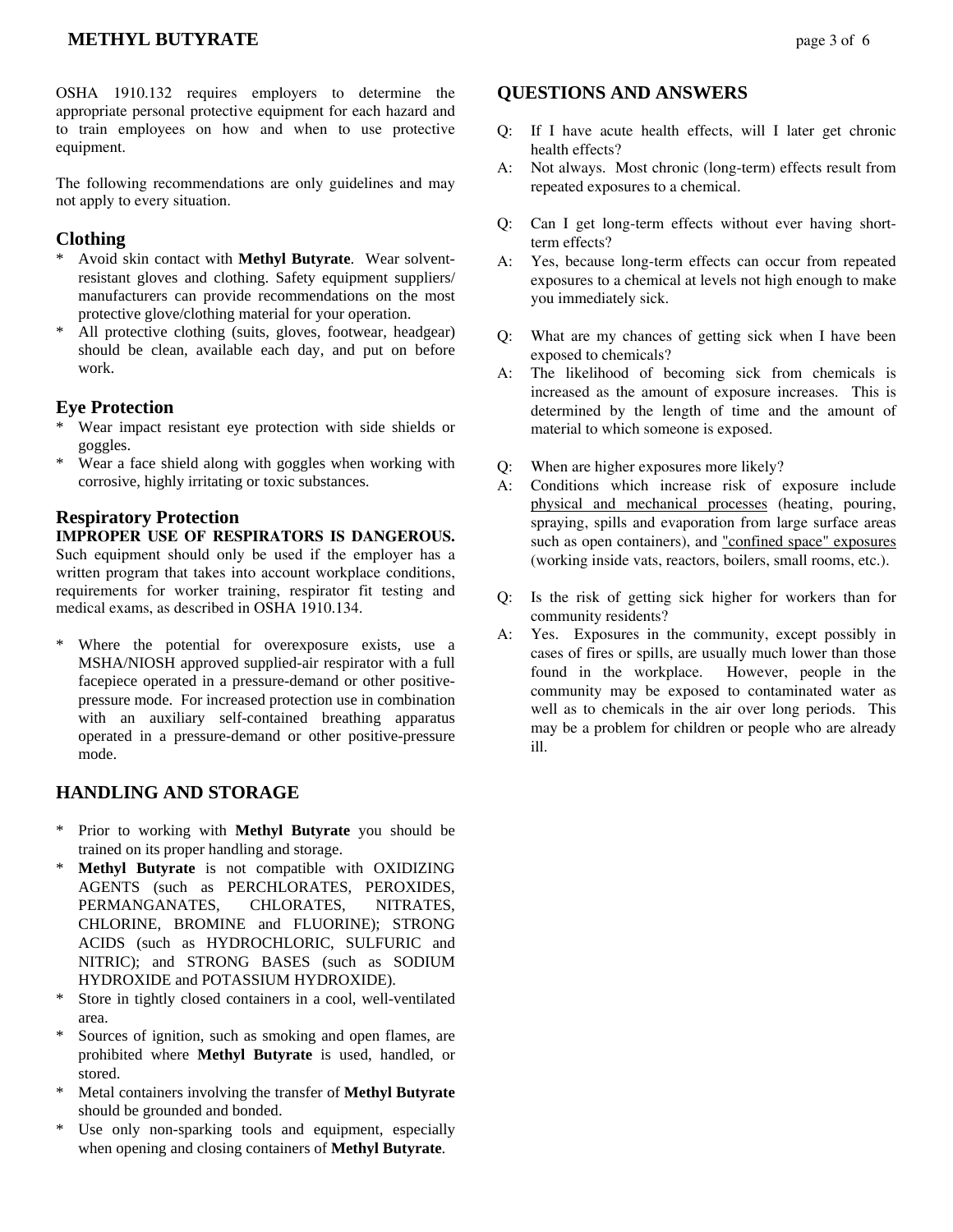------------------------------------------------------------------------ The following information is available from:

 New Jersey Department of Health and Senior Services Occupational Health Service PO Box 360 Trenton, NJ 08625-0360 (609) 984-1863 (609) 292-5677 (fax)

Web address: http://www.state.nj.us/health/eoh/odisweb/

#### **Industrial Hygiene Information**

Industrial hygienists are available to answer your questions regarding the control of chemical exposures using exhaust ventilation, special work practices, good housekeeping, good hygiene practices, and personal protective equipment including respirators. In addition, they can help to interpret the results of industrial hygiene survey data.

#### **Medical Evaluation**

If you think you are becoming sick because of exposure to chemicals at your workplace, you may call personnel at the Department of Health and Senior Services, Occupational Health Service, who can help you find the information you need.

#### **Public Presentations**

Presentations and educational programs on occupational health or the Right to Know Act can be organized for labor unions, trade associations and other groups.

#### **Right to Know Information Resources**

The Right to Know Infoline (609) 984-2202 can answer questions about the identity and potential health effects of chemicals, list of educational materials in occupational health, references used to prepare the Fact Sheets, preparation of the Right to Know Survey, education and training programs, labeling requirements, and general information regarding the Right to Know Act. Violations of the law should be reported to (609) 984-2202.

------------------------------------------------------------------------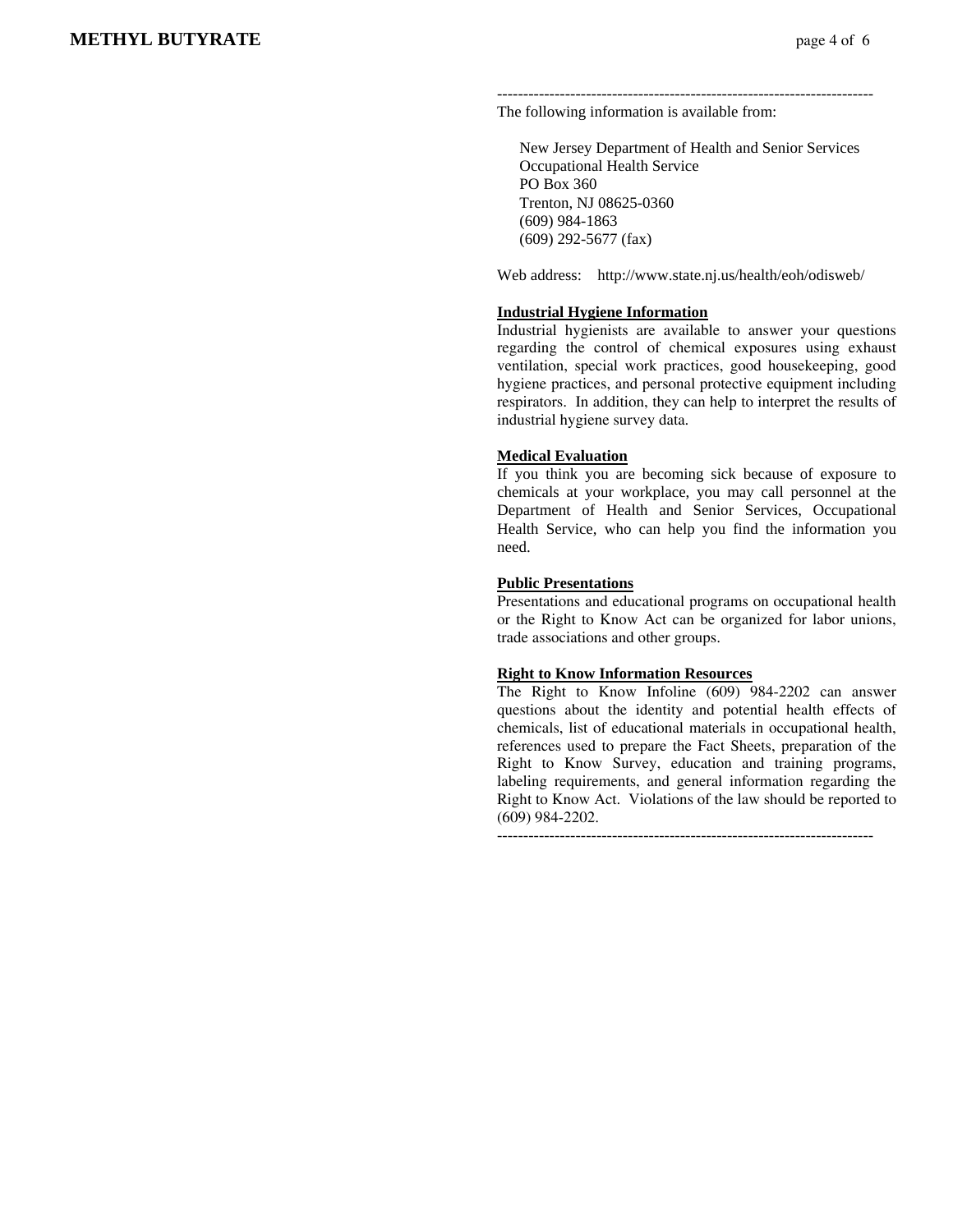## **METHYL BUTYRATE** page 5 of 6

#### **DEFINITIONS**

**ACGIH** is the American Conference of Governmental Industrial Hygienists. It recommends upper limits (called TLVs) for exposure to workplace chemicals.

A **carcinogen** is a substance that causes cancer.

The **CAS number** is assigned by the Chemical Abstracts Service to identify a specific chemical.

A **combustible** substance is a solid, liquid or gas that will burn.

A **corrosive** substance is a gas, liquid or solid that causes irreversible damage to human tissue or containers.

**DEP** is the New Jersey Department of Environmental **Protection** 

**DOT** is the Department of Transportation, the federal agency that regulates the transportation of chemicals.

**EPA** is the Environmental Protection Agency, the federal agency responsible for regulating environmental hazards.

A **fetus** is an unborn human or animal.

A **flammable** substance is a solid, liquid, vapor or gas that will ignite easily and burn rapidly.

The **flash point** is the temperature at which a liquid or solid gives off vapor that can form a flammable mixture with air.

**HHAG** is the Human Health Assessment Group of the federal EPA.

**IARC** is the International Agency for Research on Cancer, a scientific group that classifies chemicals according to their cancer-causing potential.

A **miscible** substance is a liquid or gas that will evenly dissolve in another.

**mg/m3** means milligrams of a chemical in a cubic meter of air. It is a measure of concentration (weight/volume).

**MSHA** is the Mine Safety and Health Administration, the federal agency that regulates mining. It also evaluates and approves respirators.

A **mutagen** is a substance that causes mutations. A **mutation** is a change in the genetic material in a body cell. Mutations can lead to birth defects, miscarriages, or cancer.

**NAERG** is the North American Emergency Response Guidebook. It was jointly developed by Transport Canada, the United States Department of Transportation and the Secretariat of Communications and Transportation of Mexico. It is a guide for first responders to quickly identify the specific or generic hazards of material involved in a transportation incident, and to protect themselves and the general public during the initial response phase of the incident.

**NCI** is the National Cancer Institute, a federal agency that determines the cancer-causing potential of chemicals.

**NFPA** is the National Fire Protection Association. It classifies substances according to their fire and explosion hazard.

**NIOSH** is the National Institute for Occupational Safety and Health. It tests equipment, evaluates and approves respirators, conducts studies of workplace hazards, and proposes standards to OSHA.

**NTP** is the National Toxicology Program which tests chemicals and reviews evidence for cancer.

**OSHA** is the Occupational Safety and Health Administration, which adopts and enforces health and safety standards.

**PEOSHA** is the Public Employees Occupational Safety and Health Act, a state law which sets PELs for New Jersey public employees.

**PIH** is a DOT designation for chemicals which are Poison Inhalation Hazards.

**ppm** means parts of a substance per million parts of air. It is a measure of concentration by volume in air.

A **reactive** substance is a solid, liquid or gas that releases energy under certain conditions.

A **teratogen** is a substance that causes birth defects by damaging the fetus.

**TLV** is the Threshold Limit Value, the workplace exposure limit recommended by ACGIH.

The **vapor pressure** is a measure of how readily a liquid or a solid mixes with air at its surface. A higher vapor pressure indicates a higher concentration of the substance in air and therefore increases the likelihood of breathing it in.